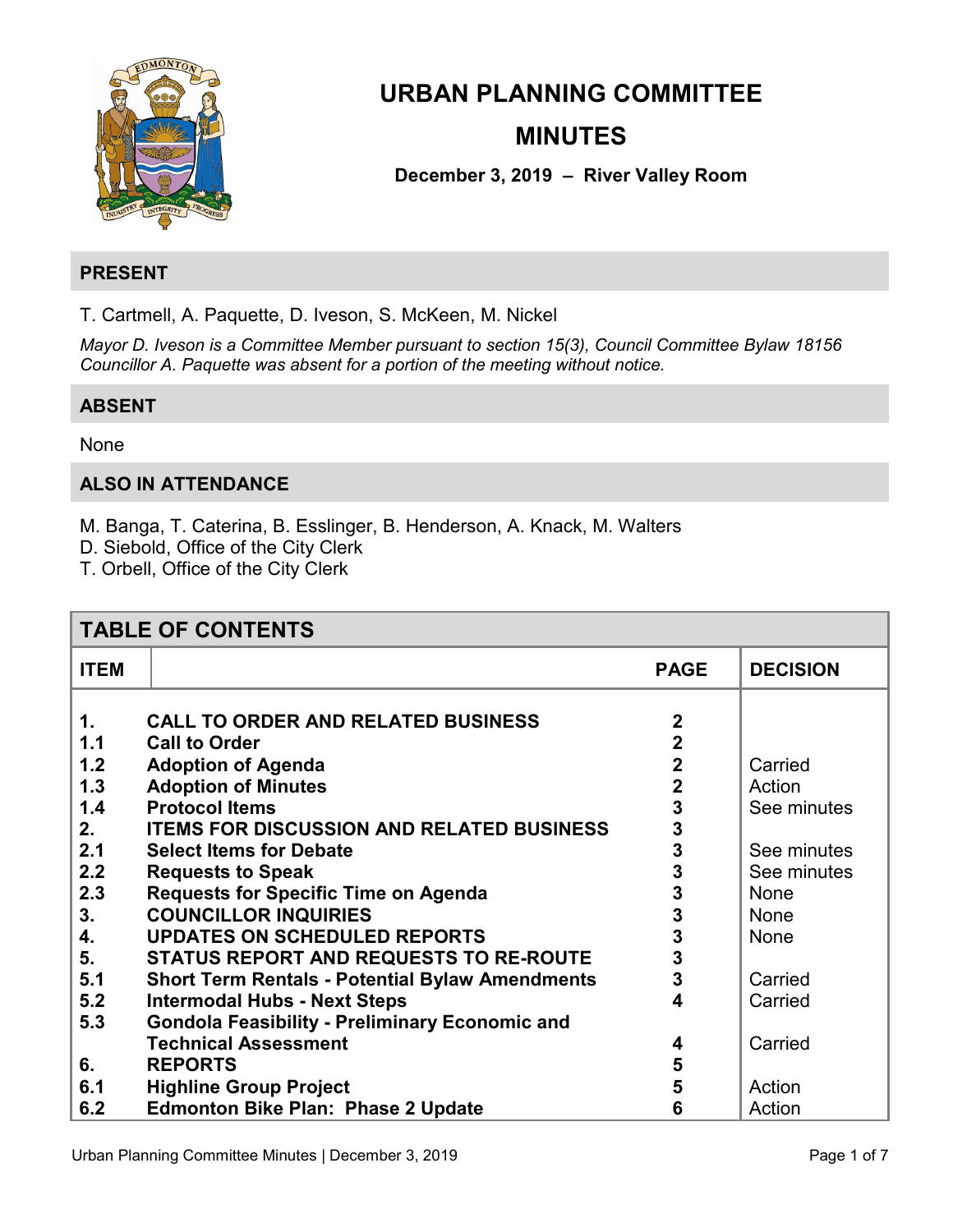<span id="page-1-0"></span>

| 6.3 | <b>Exhibition Lands Planning Framework</b><br>6 | Carried     |
|-----|-------------------------------------------------|-------------|
| 7.  | <b>RESPONSES TO COUNCILLOR INQUIRIES</b>        | None        |
| 8.  | <b>PRIVATE REPORTS</b>                          | None        |
| 9.  | NOTICES OF MOTION AND MOTIONS WITHOUT CUSTOMARY |             |
|     | <b>NOTICE</b>                                   | <b>None</b> |
| 10. | <b>ADJOURNMENT</b>                              |             |
|     |                                                 |             |

### **DECISION SUMMARY**

#### **ITEM DECISION**

# **1. CALL TO ORDER AND RELATED BUSINESS**

#### 1.1 **Call to Order**

Councillor T. Cartmell called the meeting to order at 9:30 a.m.

#### 1.2 **Adoption of Agenda**

#### **Moved S. McKeen:**

That the December 3, 2019, Urban Planning Committee meeting agenda be adopted with the following changes:

Addition:

#### **6.3 Exhibition Lands Planning Framework**

#### **In Favour: Carried**

T. Cartmell, D. Iveson, S. McKeen, M. Nickel

#### **Absent:**

A. Paquette

#### 1.3 **Adoption of Minutes**

#### **Moved S. McKeen:**

That the November 19, 2019, Urban Planning Committee meeting minutes be adopted with the following change:

That Councillor A. Knack be shown as also in attendance.

# **In Favour: Carried**

T. Cartmell, D. Iveson, S. McKeen, M. Nickel

#### **Absent:**

A. Paquette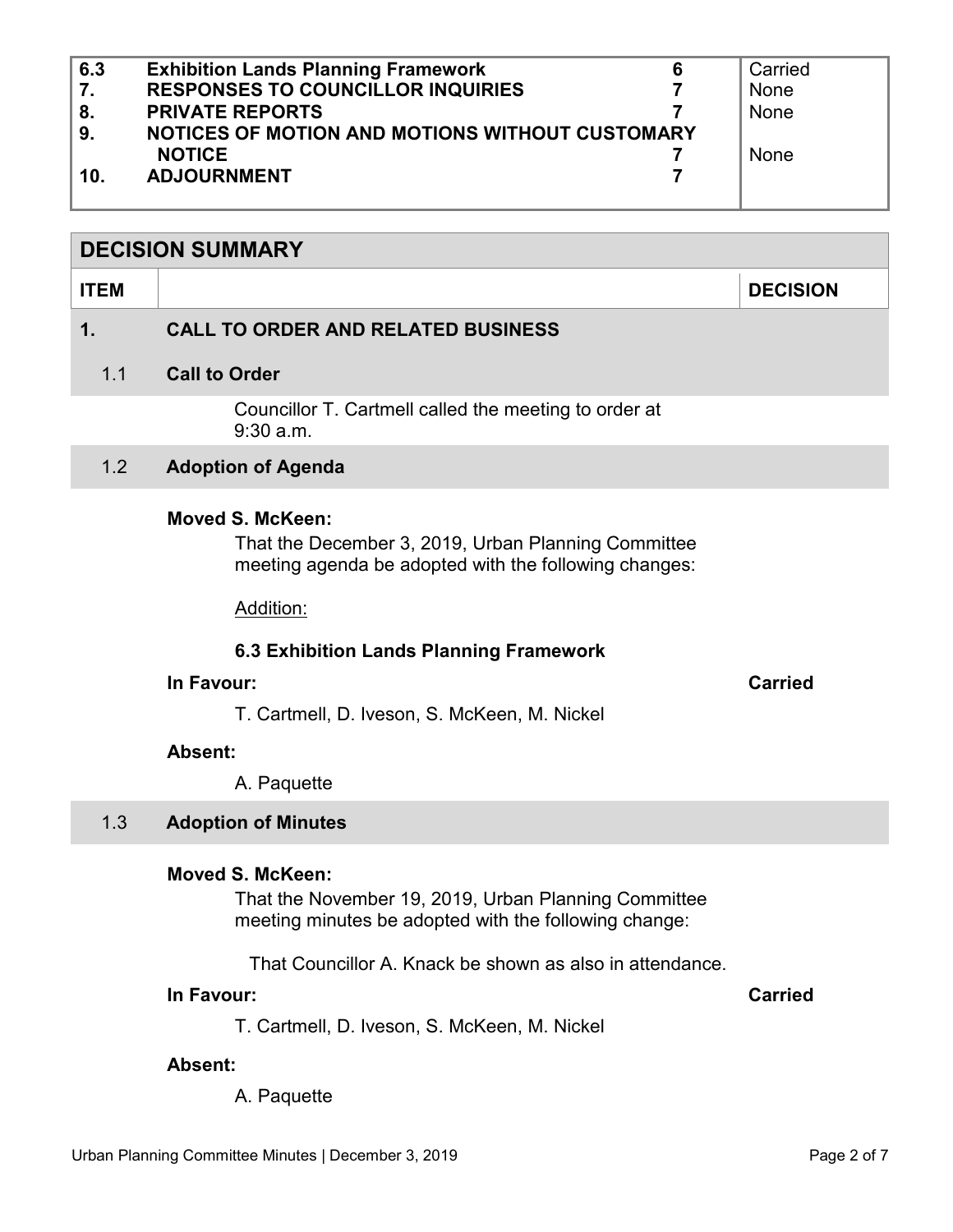### <span id="page-2-0"></span>1.4 **Protocol Items**

#### Aspiring Supervisors (T. Cartmell)

Councillor T. Cartmell, on behalf of Urban Planning Committee, welcomed participants from the Aspiring Supervisors Program who were observing the Committee meeting. This eight-month program is designed for highpotential employees who may be assuming formal supervisory responsibilities in the near future.

# **2. ITEMS FOR DISCUSSION AND RELATED BUSINESS**

#### 2.1 **Select Items for Debate**

The following items were selected for debate: 5.1, 5.3, 6.1, 6.2 and 6.3.

#### 2.2 **Requests to Speak**

#### **Moved S. McKeen:**

That Urban Planning Committee hear from the following speakers, in panels when appropriate:

#### **6.1 Highline Group Project**

- G. Thomson, High Line Society
- M. Zabinski, High Line Society
- M. Rivest, High Line Society
- D. James, High Line Society

#### **In Favour: Carried**

T. Cartmell, A. Paquette, D. Iveson, S. McKeen, M. Nickel

# 2.3 **Requests for Specific Time on Agenda**

There were no requests for any items to be dealt with at a specific time.

### **3. COUNCILLOR INQUIRIES**

There were no Councillor Inquiries.

# **4. UPDATES ON SCHEDULED REPORTS - NONE**

#### **5. STATUS REPORT AND REQUESTS TO RE-ROUTE**

#### 5.1 **Short Term Rentals - Potential Bylaw Amendments**

S. McCabe, Deputy City Manager, Urban Form and Corporate Strategic Development, answered the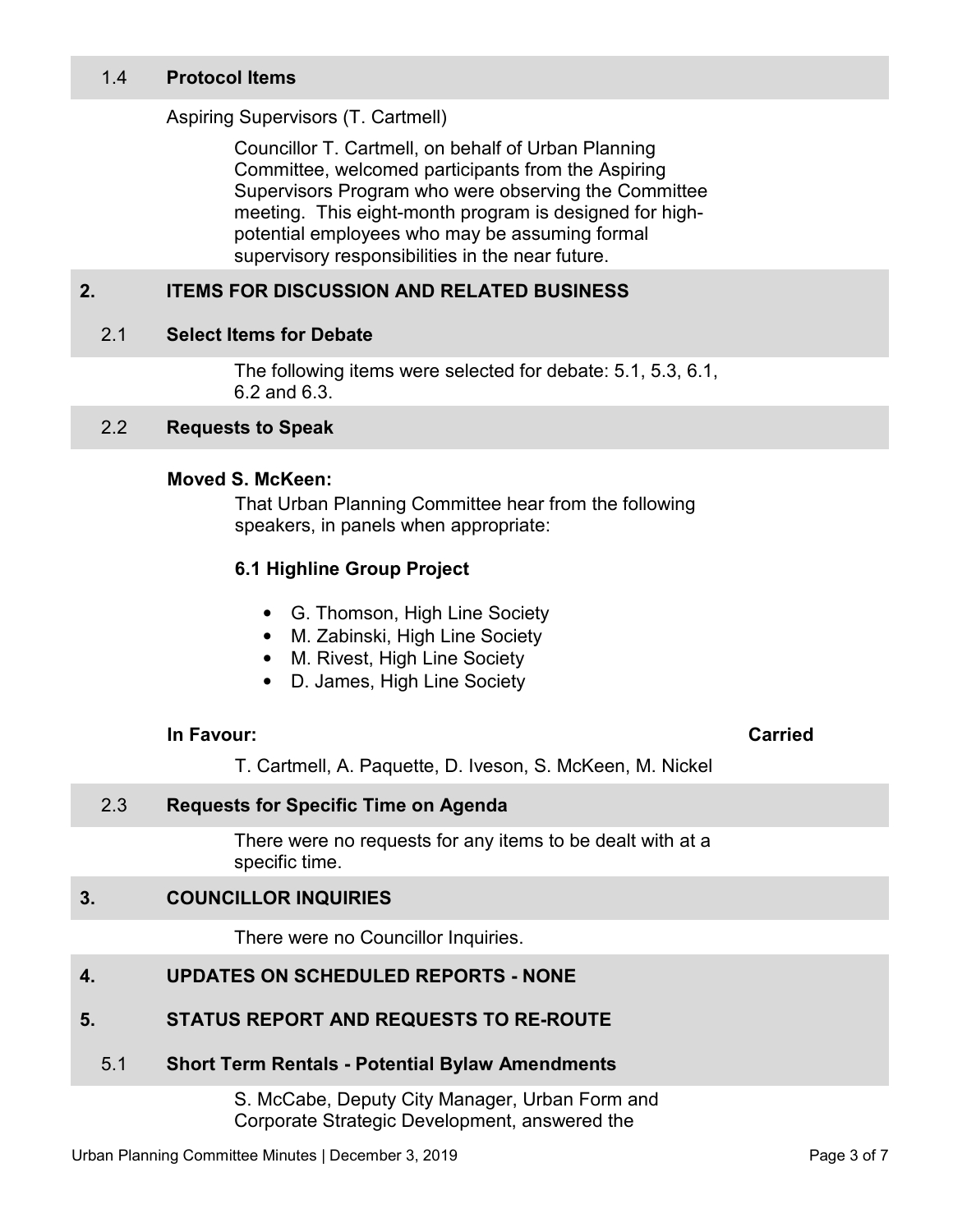Committee's questions.

# <span id="page-3-0"></span>**Moved T. Cartmell:**

| That the revised due date of February 25,<br>2020 be approved. | Urban Form<br>and Corp.<br>Strategic Dev. |  |
|----------------------------------------------------------------|-------------------------------------------|--|
|                                                                | <b>Due Date:</b><br>Feb. 25, 2020         |  |

# **In Favour: Carried**

T. Cartmell, A. Paquette, D. Iveson, S. McKeen, M. Nickel

# 5.2 **Intermodal Hubs - Next Steps**

# **Moved M. Nickel:**

| That the revised due date of April 7, 2020, Urban Form | and Corp.                        |
|--------------------------------------------------------|----------------------------------|
| be approved.                                           | Strategic Dev.                   |
|                                                        | <b>Due Date:</b><br>Apr. 7, 2020 |

# **In Favour: Carried**

T. Cartmell, D. Iveson, S. McKeen, M. Nickel

# **Absent:**

A. Paquette

#### 5.3 **Gondola Feasibility - Preliminary Economic and Technical Assessment**

S. McCabe, Deputy City Manager, Urban Form and Corporate Strategic Development, answered the Committee's questions.

# **Moved M. Nickel:**

| That the revised due date of January 28,<br>2020, be approved. | Urban Form<br>and Corp.<br>Strategic Dev. |
|----------------------------------------------------------------|-------------------------------------------|
|                                                                | <b>Due Date:</b><br>Jan. 28, 2020         |

# **In Favour: Carried**

T. Cartmell, A. Paquette, S. McKeen, M. Nickel

# **6. REPORTS**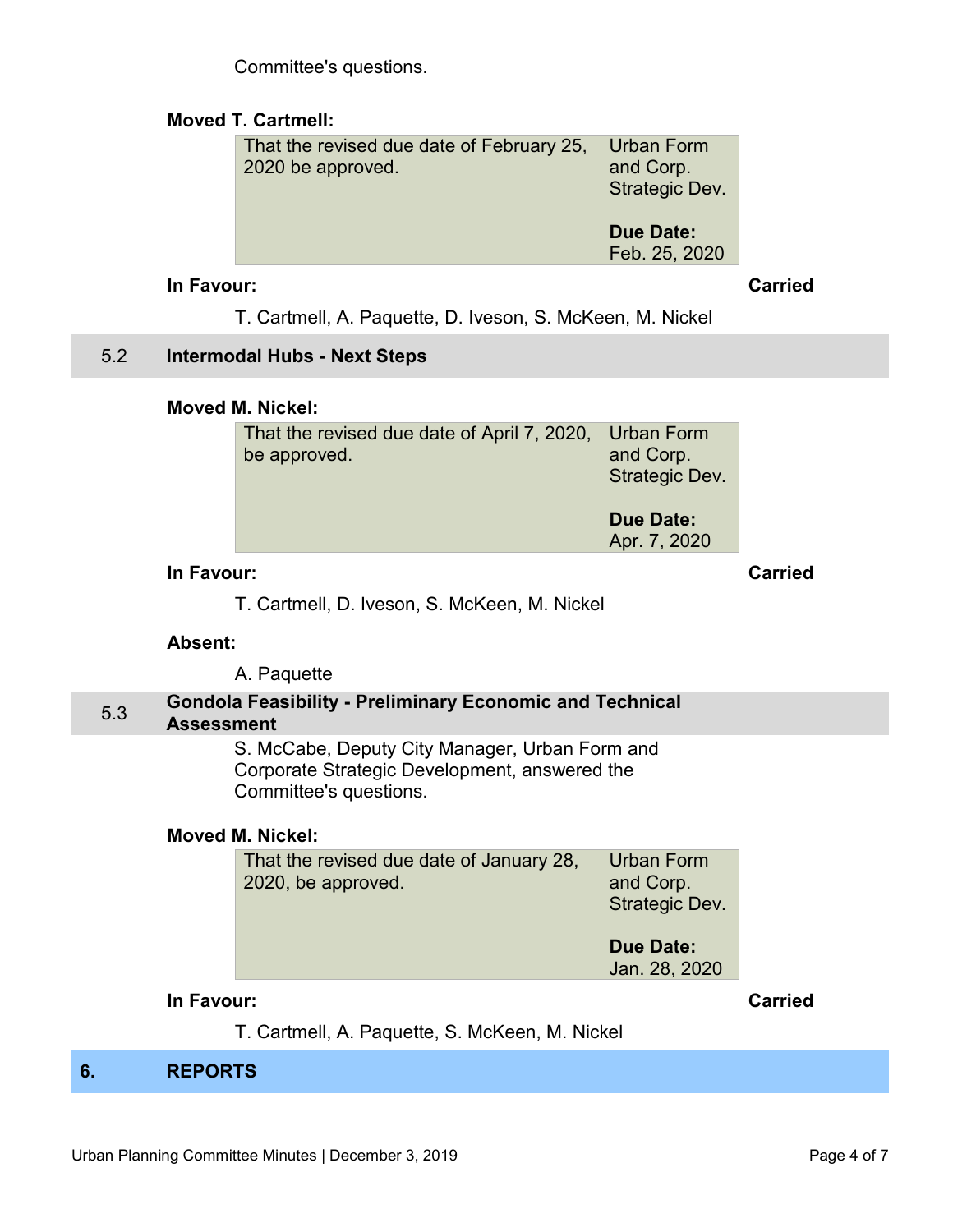#### <span id="page-4-0"></span>6.1 **Highline Group Project**

S. McCabe, Deputy City Manager, Urban Form and Corporate Strategic Development, made a presentation.

K. Dieterman, High Level Line Society; and C. Domanski, Cameron Corporation, made presentations and answered the Committee's questions.

S. McCabe, Deputy City Manager, and P. Ohm, Urban Form and Corporate Strategic Development; and P. Ladouceur, Integrated Infrastructure Services, answered the Committee's questions.

### **Moved S. McKeen:**

That Urban Planning Committee recommend to City Council:

- 1. That Administration provide the High Level Line Society a letter confirming the alignment of the High Level Line Project with the City's strategic goals, as articulated in ConnectEdmonton, as well as the Breathe report.
- 2. That Administration return to Committee with a brief analysis of:
	- How the insights and inclusive public engagement done by the High Level Line Society can be leveraged to support existing and planned City of Edmonton city-building projects, programs and initiatives.
	- A process to allot \$85,000 to the High Level Line Society for its ongoing work, including whether any community benefits contribution from nearby development could be allocated.
	- Ways the City can use its charitable status to facilitate fundraising for design and project management costs.

S. McCabe, Deputy City Manager, and P Ohm, Urban Form and Corporate Strategic Development; and J. Meliefste, Acting Deputy City Manager, Integrated Infrastructure Services, answered the Committee's questions.

#### **In Favour: Carried**

T. Cartmell, A. Paquette, D. Iveson, S. McKeen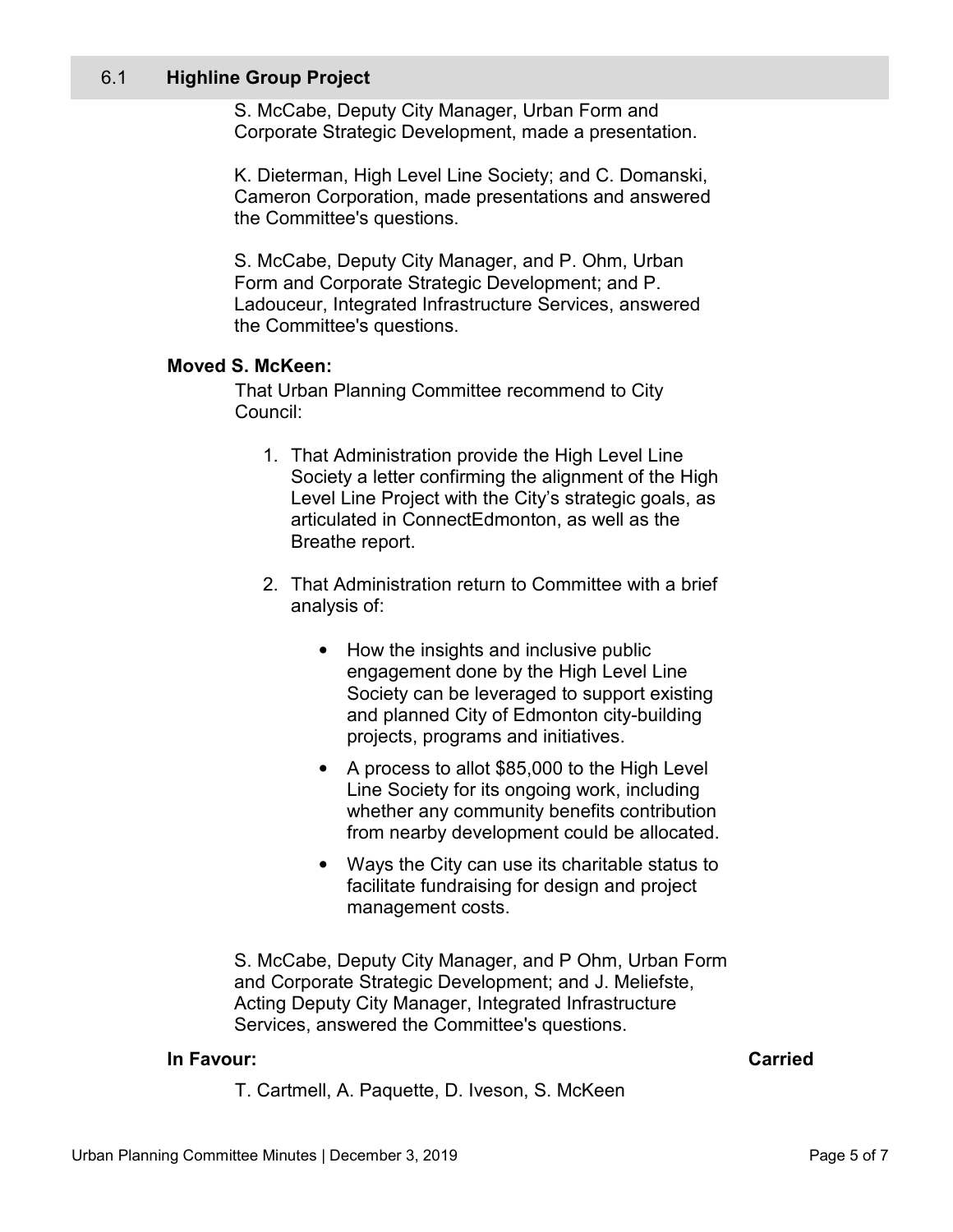# **Opposed:**

M. Nickel

# <span id="page-5-0"></span>6.2 **Edmonton Bike Plan: Phase 2 Update**

D. Karhut, Urban Form and Corporate Strategic Development, made a presentation and answered Committee's questions. D. Vriend, S. McCabe, Deputy City Manager, and P. Ohm, Urban Form and Corporate Strategic Development; and N. Lazurko, Integrated Infrastructure Services, answered the Committee's questions.

### **Moved A. Paquette:**

| That, as part of the Edmonton Bike Plan:   | Urban Form           |
|--------------------------------------------|----------------------|
| Phase 3 Update, Administration include a   | and Corp.            |
| high level analysis from other cities'     | Strategic Dev.       |
| learnings of the potential economic impact |                      |
| of bike facilities.                        | <b>Due Date:</b>     |
|                                            | <b>Third Quarter</b> |
|                                            | 2020                 |

D. Vriend, and S. McCabe, Deputy City Manager, Urban Form and Corporate Strategic Development, answered Committee's questions.

# **In Favour: Carried**

A. Paquette, D. Iveson, S. McKeen, M. Nickel

# **Opposed:**

T. Cartmell

# 6.3 **Exhibition Lands Planning Framework**

S. McCabe, Deputy City Manager, P. Ohm and L. Brenneis, Urban Form and Corporate Strategic Development, answered the Committee's questions.

# **Moved D. Iveson:**

| 1. That the December 3, 2019, Urban<br>Form and Corporate Strategic<br>Development report CR 7713, be<br>received for information.                                                             | <b>Urban Form</b><br>and Corp.<br>Strategic Dev. |
|------------------------------------------------------------------------------------------------------------------------------------------------------------------------------------------------|--------------------------------------------------|
| 2. That Attachment 6 of the December 3,<br>2019, Urban Form and Corporate<br><b>Strategic Development report</b><br>CR_7713, remain private pursuant to<br>section 25 (harmful to the economic |                                                  |